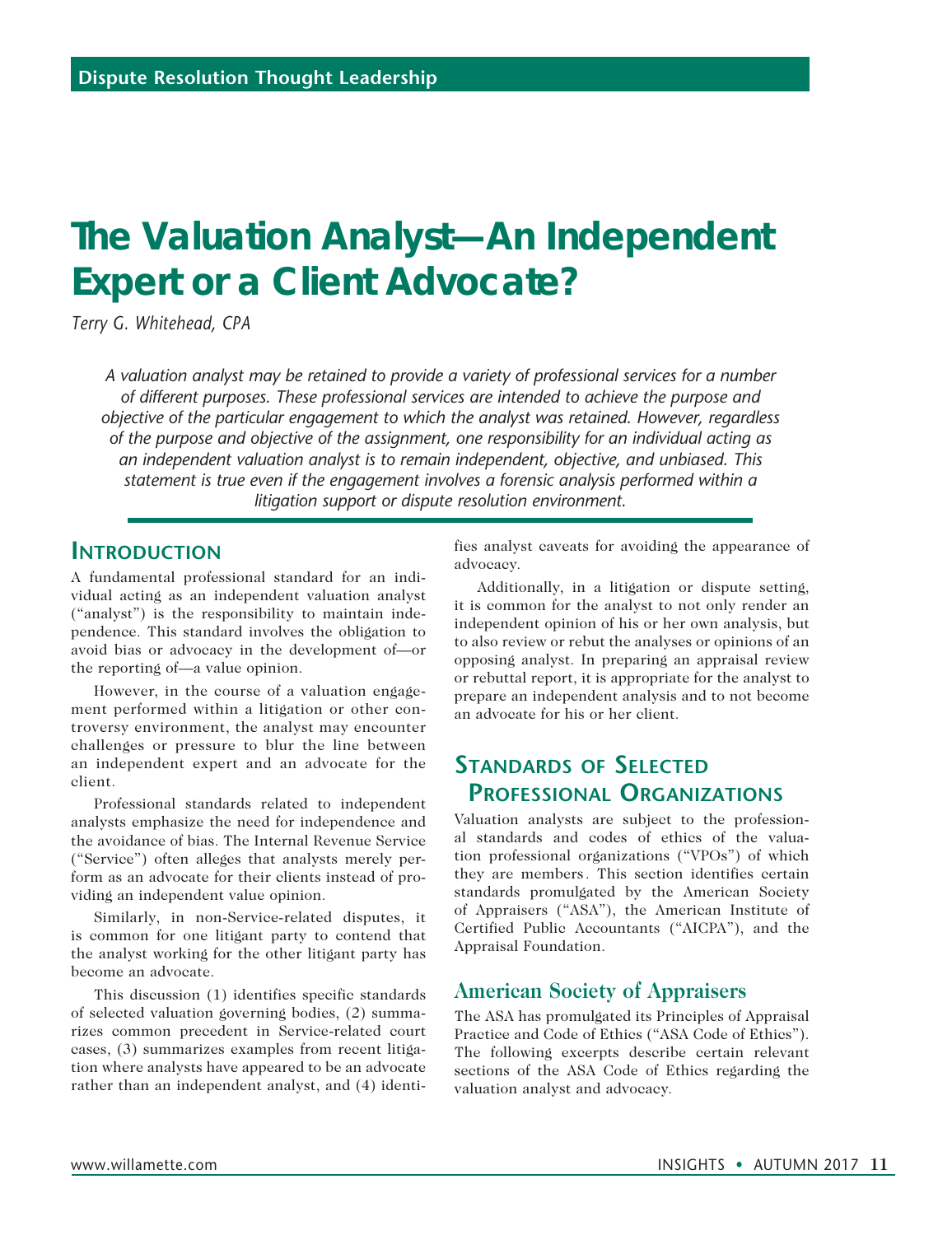Section 2.2 (Objective Character of the Results of an Appraisal Undertaking) of the ASA Code of Ethics establishes that, when performing a monetary appraisal, the "numerical result must be developed objectively and without bias. It is unrelated to the desires, wishes, or needs of the client who engages the appraiser to perform the work."

Section 4.3 (Appraiser's Obligation of Giving Testimony) specifies that when engaged in a controversy, "It is the appraiser's obligation to present the data, analysis, and value without bias, regardless of the effect of such unbiased presentation on his/her client's case." This section also provides a comment regarding the appraisal expert providing rebuttal services in a litigation assignment.

The comment in Section 4.3 states, "It is perfectly acceptable for the appraiser to rebut the work product of another appraiser, as long as it is done in a manner that is objective, honest, and supported. It is not acceptable to comment about the appraiser, only the work product."

Section 7.5 (Advocacy) states, "It is unethical for an appraiser to act as an advocate for anything or anyone other than his/her own value conclusion, regardless of the circumstance or situation as the appraiser and the appraisal will lack credibility."

## **American Institute of Certified Public Accountants**

The AICPA has promulgated the Statement on Standards for Valuation Services ("SSVS") and the Statement on Standards for Consulting Services ("SSCS").

SSVS Section 100.14 (Objectivity and Conflict of Interest) recognizes that "objectivity is a state of mind. The principle of objectivity imposes the obligation to be impartial, intellectually honest, disinterested, and free from conflicts of interest."

Section 100 of SSCS presents similar language and interpretation.

### **The Appraisal Foundation**

The Appraisal Standards Board of the Appraisal Foundation develops, interprets, and amends the Uniform Standards of Professional Appraisal Practice ("USPAP") which was adopted by Congress in 1989 as a source of appraisal standards and qualifications. These standards cover multiple types of appraisal services including real estate appraisals, personal property appraisals, and business appraisals.

Certain VPOs, including the ASA for example, require their members to adhere to the provisions of USPAP.

As part of the conduct provision under the ethics rule of USPAP, "An appraiser must perform assignments with impartiality, objectivity, and independence, and without accommodation of personal interests." The conduct provision specifically identifies that an appraiser "must not perform an assignment with bias," and "must not advocate the cause or interest of any party or issue."

Under the management provision of the ethics rule, "an appraiser must not accept an assignment, or have a compensation arrangement for an assignment, that is contingent on . . . a direction in assignment results that favors the cause of the client."

#### **Summary of Selected Standards**

As identified in the above-listed standards of certain VPOs, the analysis and work product of an independent valuation analyst should be:

- $\blacksquare$  free of bias,
- $\blacksquare$  untainted by a client's requests,
- $\Box$  objective and free from a conflict of interest,
- supported by facts, and
- **n** honest and impartial.

# **Summary of Selected Tax-Related Judicial Precedent**

This section identifies selected citations which have been noted in U.S. Tax Court (the "Tax Court") cases related to the issues of advocacy and independence.

Rule 702 of the Federal Rules of Evidence ("FRE") dictates that an expert witness may testify if:

- 1. the expert's knowledge will help the trier of fact to understand the evidence or to determine a fact in issue,
- 2. the testimony is based on sufficient facts or data,
- 3. the testimony is the product of reliable principles and methods; and,
- 4. the expert has reliably applied the principles and methods to the facts of the case.

Under this rule, the Tax Court has the discretion to determine whether an expert is assisting the trier of fact or merely acting as an advocate of a party. FRE Rule 702 also requires the use of sufficient facts and the reliable application of appropriate principles and methods. The lack of adherence to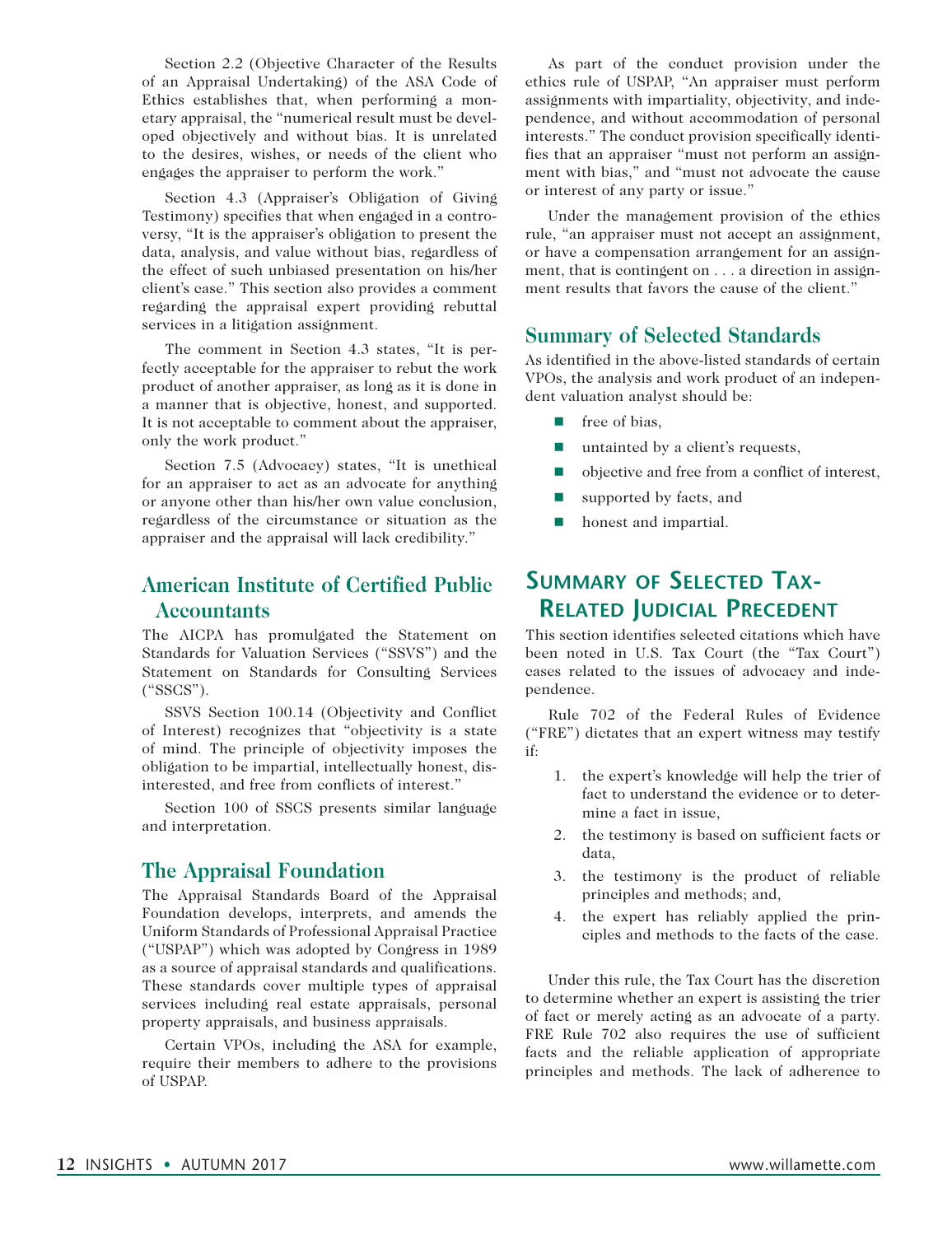the requirements of Rule 702 may result in a determination by the Tax Court that a valuation analyst is an advocate resulting in an expert opinion that is not admissible as evidence .

In the *Estate of Halas v. Commissioner*,<sup>1</sup> the Tax Court opinion included recognition under the ASA Code of Ethics that, "An expert has a duty to the Court that exceeds his duty to his client; the expert is obligated to present data, analysis, and opinions with detached neutrality and without bias."

The Tax Court historically has cited multiple precedents in the context of valuation cases where experts lose their credibility (and usefulness) when they become advocates for the position argued by a particular party.

Consequently, it is important for the analyst to perform an analysis and render a conclusion or opinion that is based on the relevant facts, resulting in reliable results and a credible opinion, rather than completing an analysis intended to primarily support a client's desires.

# **Summary of Examples from Nontax Litigation**

In 2012, in the bankruptcy matter of *Bachrach Clothing, Inc. v. Edgar H. Bachrach*,2 one expert's opinions were described as walking a thin line between expert and advocate. The court concluded that the expert's analysis was based too much on questionable assessments and hindsight analysis and "often failed to explain the logic behind his choices, ignored actual market conditions and shifted his trial testimony away from some of the positions taken in his deposition."

In the end, the court determined that the expert was trying too hard to get the conclusions necessary to benefit the client's case.

The examples cited in the above matter provide insight into potential areas of advocacy and bias including the following:

- Questionable assessments
- **n** Contradiction or changing of opinions between deposition and trial
- Use of hindsight in place of foreseeable events

One area of analysis often subject to professional judgment is the application of the discounted cash flow valuation method. In the previous case, the court noted that although both analysts relied on the same projection and cash flow data, disparate valuations were concluded. The court conceded



that each expert was at times inconsistent by criticizing the other for what each had done as well. Nevertheless, one expert's explanations were determined to be better reasoned and "aligned with real world events or contemporaneous market data."

One analyst testified that the significant disparity in conclusions was a result of the following three areas:

- 1. The weighting of debt versus equity
- 2. The estimated equity risk premium
- 3. The estimated size premium

The differences resulted in estimates for the weighted average cost of capital ("WACC") for the two experts of 11.0 percent and 19.5 percent. The magnitude of the difference in the WACC estimates between the two analysts clearly resulted in the disparate value conclusions.

As a result, from the court's perspective, the testimony of the analyst with the better reasoned explanations and supported independent data was considered more relevant and appropriate. On the other hand, the testimony of the analyst with assumptions that lacked independent support or basis was considered to favor a particular client and approach an advocacy position rather than unbiased opinion.

Another area of questionable assumptions revolved around hindsight (what actually happened) versus foreseeability (what was known or knowable